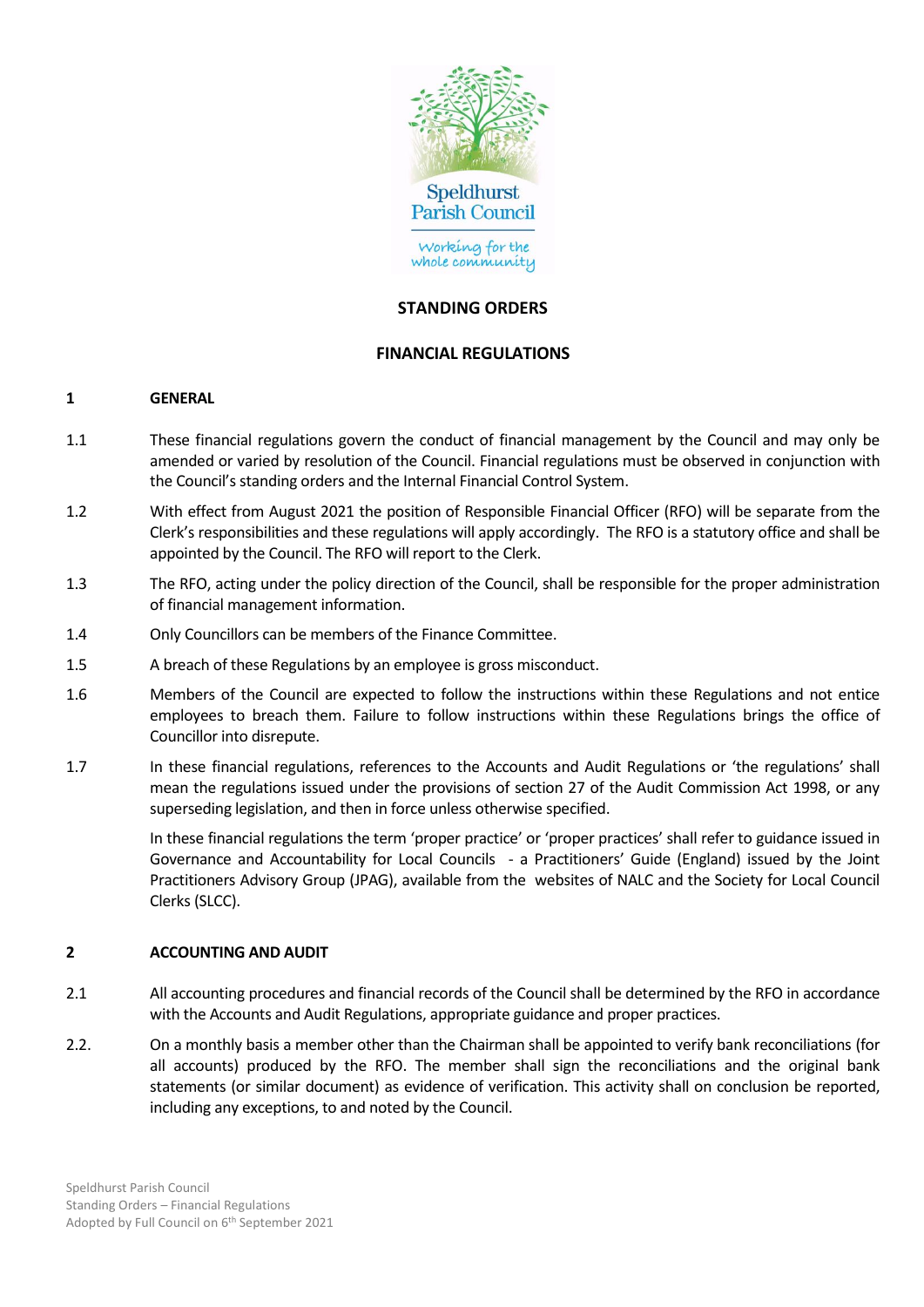- 2.3 The RFO shall be responsible for completing the Accounts of the Council contained in the Annual Return (as supplied by the appointed Auditor) and for submitting the Annual Return for approval by the Governance Committee and authorisation by the Council within the timescales set by the Auditor.
- 2.4 The RFO shall be responsible for ensuring that there is adequate and effective system of internal audit of the Council's accounting, financial and other operations in accordance with proper practices. The RFO or any member of the Council shall, if the Internal Auditor requires, make available such documents of the Council which appear to be necessary for the purpose of the internal audit and shall supply such information and explanation as the Internal Auditor considers necessary for that purpose.
- 2.5 The Internal Auditor shall carry out the work required by the Council in accordance with proper practices. The Internal Auditor, who shall be competent and independent of the operations of the Council, shall report to Council in writing on a regular basis with a minimum of one annual report in respect of each financial year.
- 2.6 The RFO shall make arrangements for the exercise of electors' rights in relation to the accounts including the opportunity to inspect the accounts, books, and vouchers and display or publish any notices and statements of account required by Audit Commission Act 1998, or any superseding legislation, and the Accounts and Audit Regulations.
- 2.7 The RFO shall, as soon as practicable, bring to the attention of all councillors any correspondence or report from the Internal or External Auditor, unless the correspondence is of a purely administrative nature.

# **3 ANNUAL ESTIMATES (BUDGET)**

- 3.1 Every committee (that has a budget for income and expenditure) shall review its forecast and submit proposals to the Finance Committee for the next financial year no later than October.
- 3.2 Detailed estimates of all receipts and payments for the year shall be prepared annually by the RFO.
- 3.3 The Finance Committee shall review the estimates and submit them to the Council not later than the end of December each year and shall recommend to the Council the Precept to be levied for the ensuing financial year to be approved by the Council.
- 3.4 The Councilshall fix the precept and the RFO shall issue the precept to the billing authority.
- 3.5 The approved annual budgets shall form the basis of financial control for the ensuing year.

# **4 BUDGETARY CONTROL AND AUTHORITY TO SPEND**

4.1 The RFO shall provide the Finance Committee with up-to-date financial figures, which will include a detailed statement of receipts and payments along with actual v budget figures, at the Finance meetings.

#### 4.2 Delegated Authority

- 1. The Clerk shall have authority to incur any item of expenditure up to £500 arising from the administration of Council business.
- 2. Any two of the Chairman, the Vice-Chairman and the Clerk shall have authority to incur any item of expenditure up to £1,000 where it is in their view necessary or desirable to act without delay.
- 3. All three, Chairman, Vice-Chairman and the Clerk, shall have the authority to incur any item of expenditure up to £2,000 where it is in their view necessary or desirable to act without delay.
- 4. Any exercise of such delegated authorities shall be reported to the Council as soon as practicable thereafter.
- 5. Any decision under delegated authority that exceeds budgeted expenditure should be notified to Council.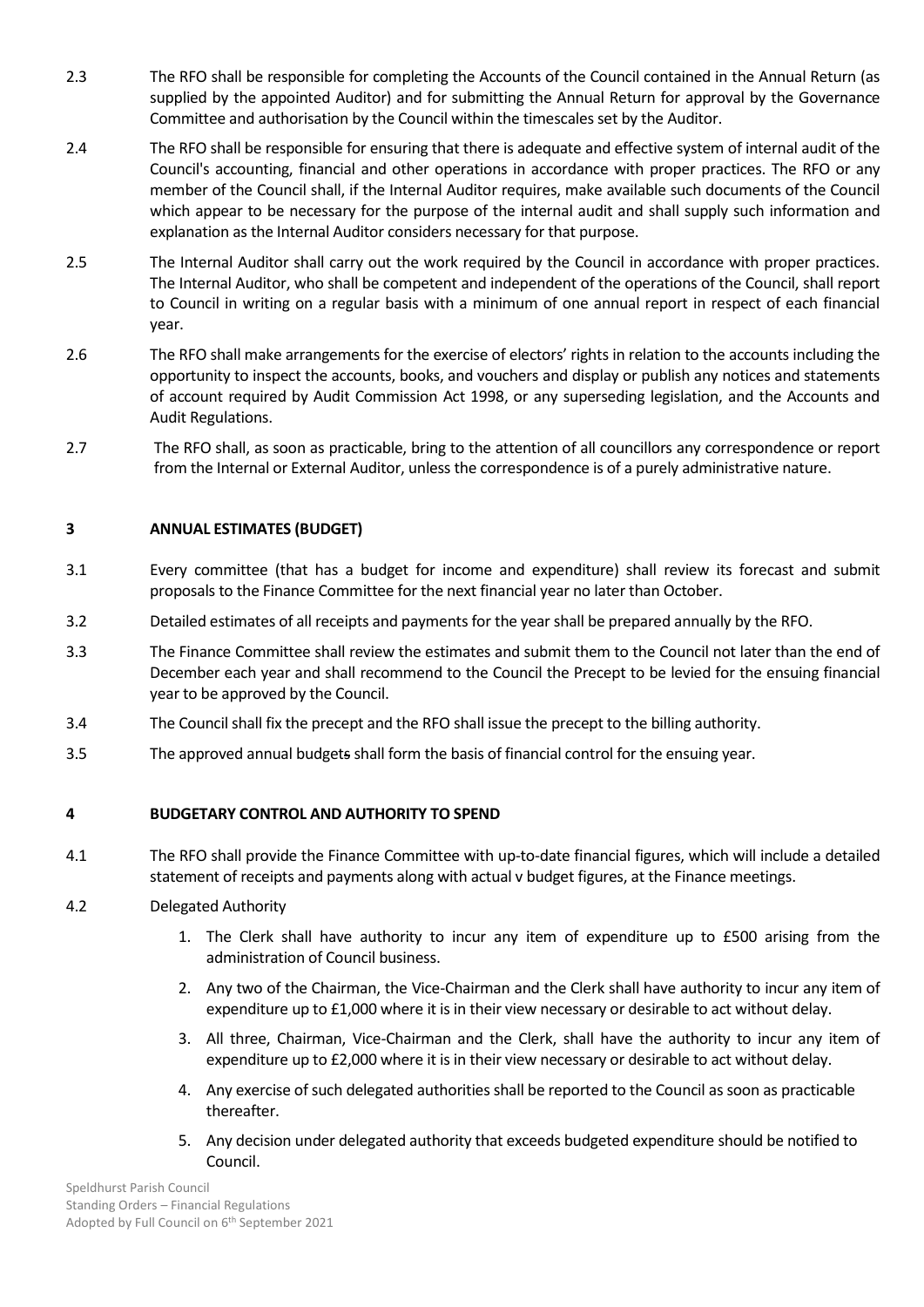- 4.3 No expenditure shall be incurred in relation to any capital project and no contract entered into or tender accepted involving capital expenditure unless the Council is satisfied that the necessary funds are available, or the requisite borrowing approval has been obtained.
- 4.4 All capital works shall be administered in accordance with the Council's standing orders and financial regulations.
- 4.5 The Finance Committee has delegated powers of expenditure to a maximum of £5,000 per item. Expenditure in excess of this amount will be referred to the Council on a recommendation from the Finance Committee or be considered by Full Council directly.
- 4.6 The Council shall include an amount in the budget for contingencies. When it is agreed that funds shall be spent from this account a virement will be made by the RFO to the appropriate allocation in the budget with a note of the power to spend.
- 4.7 Changes to earmarked reserves shall be approved by the Council.

## **5 BANKING ARRANGEMENTS AND AUTHORISATION OF PAYMENTS**

- 5.1 The Council's banking arrangements shall be made by the RFO and reviewed regularly by the Finance Committee for safety and efficiency. Any change in banking arrangements is to be recommended by the Finance Committee and approved by the Council.
- 5.2 A schedule of the payment of money required each month shall be prepared by the RFO and, together with the relevant invoices, be presented to the Council. If the schedule is in order it shall be authorised by a resolution of the Council. The schedule will be shown in the Minutes of the Meeting. Personal payments (including salaries, expenses and any payment made in relation to the termination of a contract of employment) may be summarised to remove public access to any personal information.
- 5.3 All invoices for payment shall be examined and verified by the RFO. The RFO shall take all steps to settle all invoices submitted, and which are in order, at the next Council Meeting. Payments shall not normally be presented for authorisation other than at a Council meeting. Any payments made between meetings shall be reported to the Council (or Finance Committee) at the next meeting.
- 5.4 If a member who is also a bank signatory has declared a disclosable pecuniary interest, in the matter in respect of which the payment is being made, that Councillor shall be required to consider Standing Orders, and thereby determine whether it is appropriate and/or permissible for that Councillor to be a signatory to the transaction in question.

#### **6 PAYMENT OF ACCOUNTS**

- 6.1 All payments shall be effected by bank transfer, cheque or other order drawn on Unity Trust Bank, or by credit card.
- 6.2 Electronic payments cheques and direct debits drawn on the Unity Trust bank account in accordance with the schedule referred to in paragraph 5.2 shall be signed or authorised by two members of the Council.
- 6.3 To indicate agreement of the details shown on the cheque or order for payment with the counterfoil and the invoice or similar documentation, the signatories shall each also initial the cheque counterfoil.
- 6.4 Cheques or orders for payment shall not normally be presented for signature other than at a council or committee meeting (including immediately before or after such a meeting). Any signatures obtained away from such meetings shall be reported to the Council or Finance Committee at the next convenient meeting.
- 6.5 If thought appropriate by the Council, payment for utility supplies (energy, telephone and water) and any National Non-Domestic Rates may be made by variable direct debit provided that the instructions are signed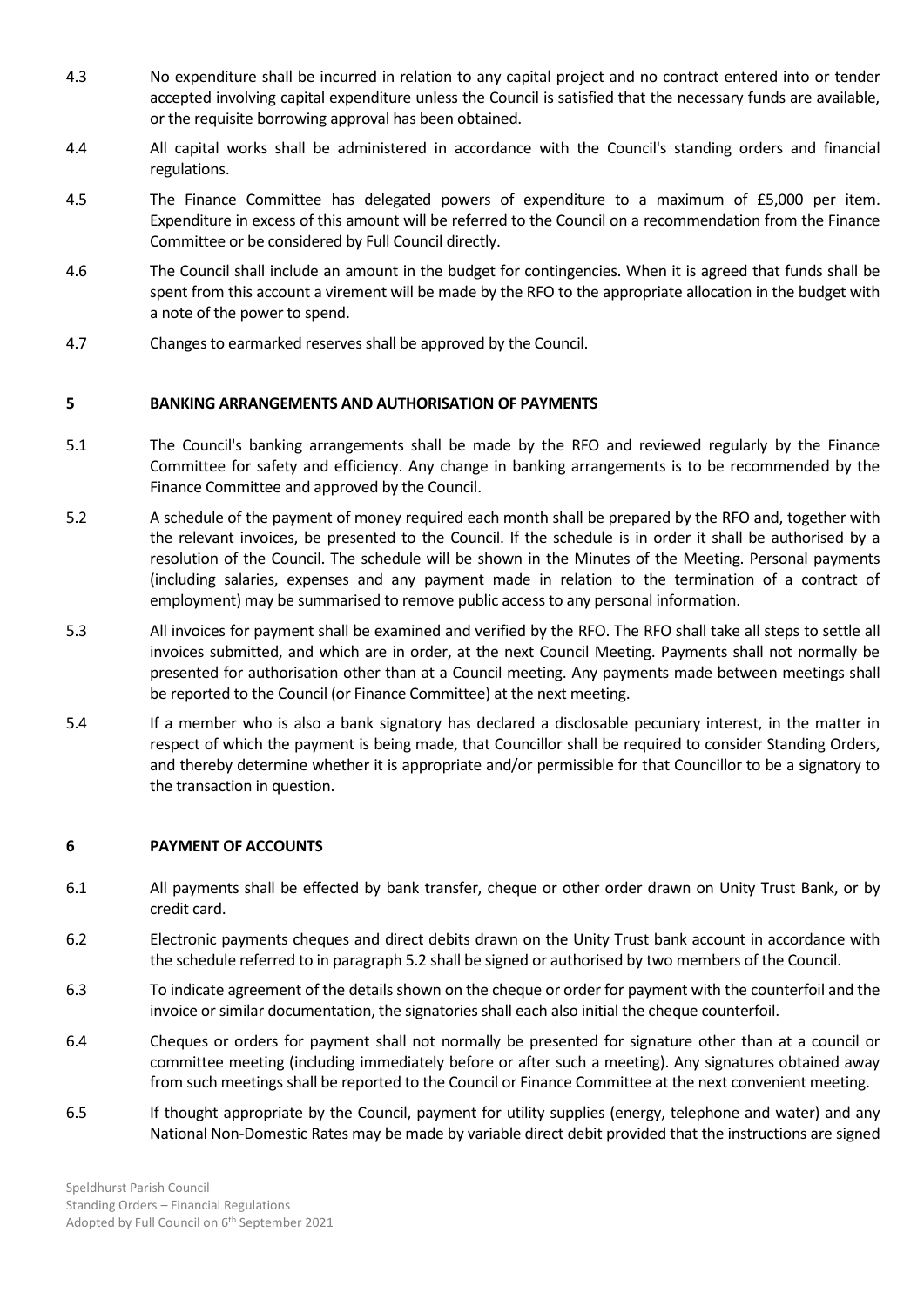by two members and any payments are reported to council as made. The approval of the use of a variable direct debit shall be renewed by resolution of the council at least every two years.

- 6.6 The approval of the use of bank transfers shall be renewed by resolution of the council at least every two years.
- 6.7 Where a computer requires use of a personal identification number (PIN) or other password(s), for access to the council's records on that computer, a note shall be made of the PIN and Passwords and shall be handed to and retained by the Chairman of Council in a sealed dated envelope. This envelope may not be opened other than in the presence of two other councillors. After the envelope has been opened, in any circumstances, the PIN and / or passwords shall be changed as soon as practicable. The fact that the sealed envelope has been opened, in whatever circumstances, shall be reported to all members immediately and formally to the next available meeting of the council. This will not be required for a member's personal computer used only for remote authorisation of bank payments.
- 6.8 Regular back-up copies of the records on any computer shall be made and shall be stored securely away from the computer in question, and preferably off site.
- 6.9 Where internet banking arrangements are made with any bank, the RFO shall be appointed as the Service Administrator. It is recognised that the majority of banks will only speak to a signatory and therefore, if it is necessary for the administration of business, the RFO shall be a signatory on those accounts. The bank mandate approved by the council shall identify those who will be authorised to approve transactions on those accounts. The bank mandate will state clearly the amounts of payments that can be instructed by the Service Administrator with a stated number of approvals. On the accounts that the RFO is a signatory payments will only be made to SPC's account at Unity Trust Bank or a cheque made payable to SPC.
- 6.10 A credit card may be issued to employees with varying limits. These limits will be set by the Finance Committee. Transactions and purchases made will be reported to the Council or Finance Committee and balances paid in full by direct debit to avoid bank charges.
- 6.11 The Council will not maintain any form of cash float.

# **7 PAYMENT OF SALARIES**

- 7.1 For the administration of salaries as detailed below the Council employs a payroll manager.
- 7.2 As an employer, the Council shall make arrangements to meet fully the statutory requirements placed on all employers by PAYE, National Insurance and Pension legislation. The payment of all salaries shall be made in accordance with payroll records and the rules of PAYE and National Insurance currently operating, and salary rates shall be as agreed by the Council, or duly delegated committee.
- 7.3 Payment of salaries and payment of deductions from salary such as may be required to be made for tax, national insurance and pension contributions, or similar statutory or discretionary deductions must be made on the appropriate dates stipulated in employment contracts, provided that each payment is reported to the next available Council meeting, as set out in these regulations above.
- 7.4 No changes shall be made to any employee's pay, emoluments, or terms and conditions of employment without the prior consent of the Council.
- 7.5 Each and every payment to employees of net salary and to the appropriate creditor of the statutory and discretionary deductions shall be recorded in a separate confidential record. This confidential record is not open to inspection or review (under the Freedom of Information Act 2000 or otherwise) other than:
	- a) by any Councillor who can demonstrate a need to know;
	- b) by the internal auditor;
	- c) by the external auditor; or
	- d) by any person authorised under Audit Commission Act 1998, or any superseding legislation.

Speldhurst Parish Council Standing Orders – Financial Regulations Adopted by Full Council on 6<sup>th</sup> September 2021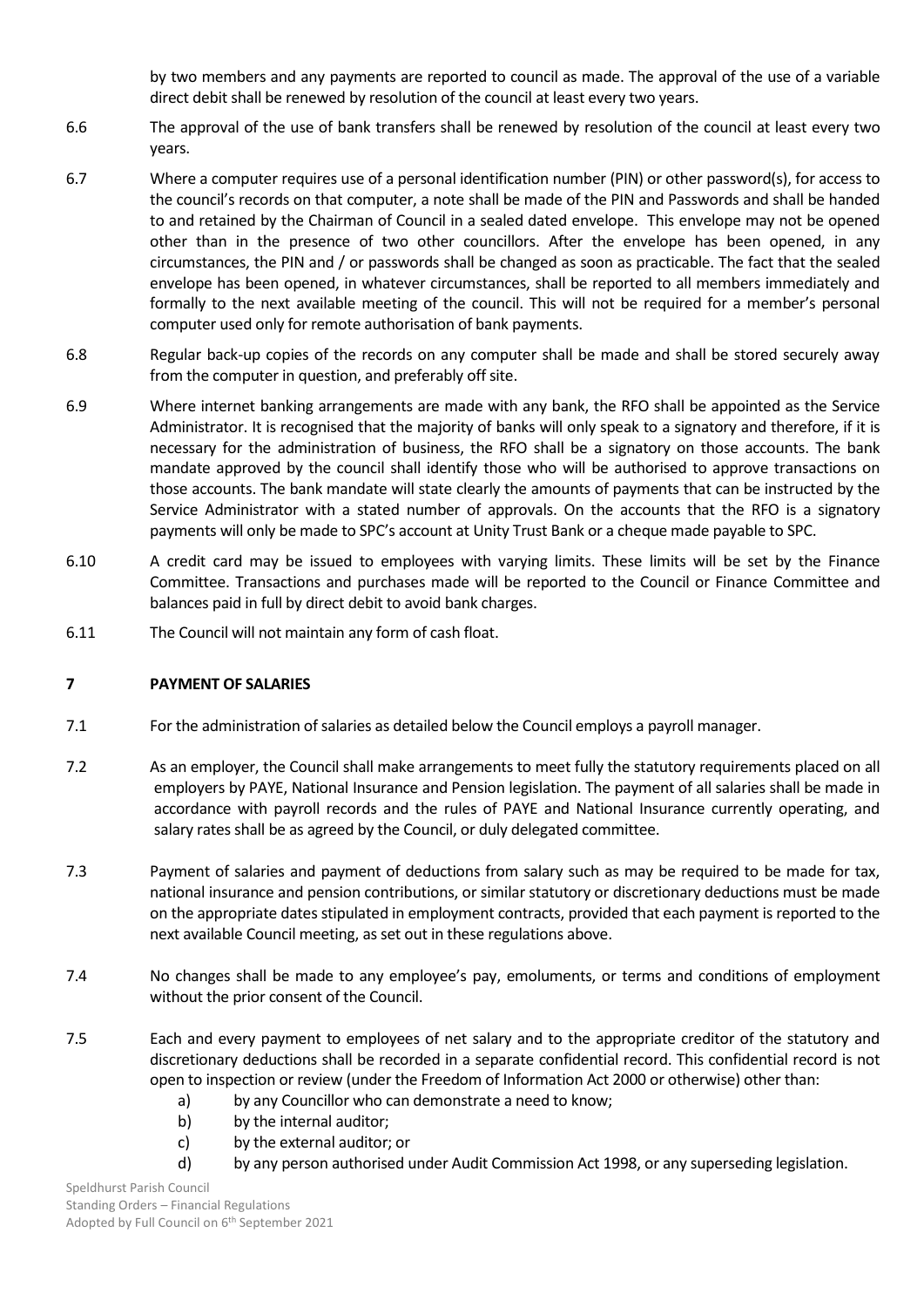- 7.6 The total of such payments in each calendar month shall be reported with all other payments made as may be required under these Financial Regulations, to ensure that only payments due for the period have actually been paid.
- 7.7 Any termination payments shall be supported by a clear business case and reported to the Council. Termination payments shall only be authorised by Council.
- 7.8 Before employing interim staff the Council must consider a full business case.

### **8 LOANS AND INVESTMENTS**

- 8.1 All loans and investments shall be negotiated in the name of the Council and shall be for a set period of time.
- 8.2 All investments of money under the control of the Council shall be in the name of the Council.
- 8.3 All borrowings shall be effected in the name of the Council, after obtaining any necessary borrowing approval. Any application for borrowing approval shall be approved by Council as to terms and purpose.
- 8.4 The Council shall maintain an Investment Policy which shall be in accordance with relevant regulations, proper practice and guidance. This Policy shall be reviewed by the Council at least annually.
- 8.5 All investment certificates and other documents relating thereto shall be retained in the custody of the Clerk.

#### **9 INCOME**

- 9.1 Particulars of all charges made by the Council shall be agreed annually by the Council and the collection of all sums due to the Council shall be the responsibility of the RFO.
- 9.2 The Council will review all fees and charges annually, following a report of the RFO.
- 9.3 Any sums found to be irrecoverable and any bad debts shall be reported to the Council and shall be written off in the year.
- 9.4 All sums received on behalf of the Councilshall be banked as soon as practical by the RFO.
- 9.5 The origin of each receipt shall be entered on the paying-in slip.
- 9.6 The RFO shall promptly complete any VAT Return that is required bi-annually. Any repayment claim due in accordance with VAT Act 1994 section 33 shall be made annually.

#### **10 ORDERS FOR WORK, GOODS AND SERVICES**

- 10.1 An official order or letter shall be issued for all work, goods and services unless a formal contract is to be prepared or an official order would be inappropriate. Copies of orders shall be retained by the Clerk.
- 10.2 All members and the Clerk are responsible for obtaining value for money at all times. They must ensure as far as is reasonable and practicable that the best available terms are obtained in respect of each transaction, usually by obtaining two or more quotations or estimates from appropriate suppliers, subject to any *de minimis* provisions in Regulation 11 below.
- 10.3 A member may not issue an official order or make any contract on behalf of the Council.
- 10.4 The Clerk shall verify the lawful nature of any proposed purchase before the issue of any order, and in the case of new or infrequent purchases or payments, the Clerk shall ensure that the statutory authority shall be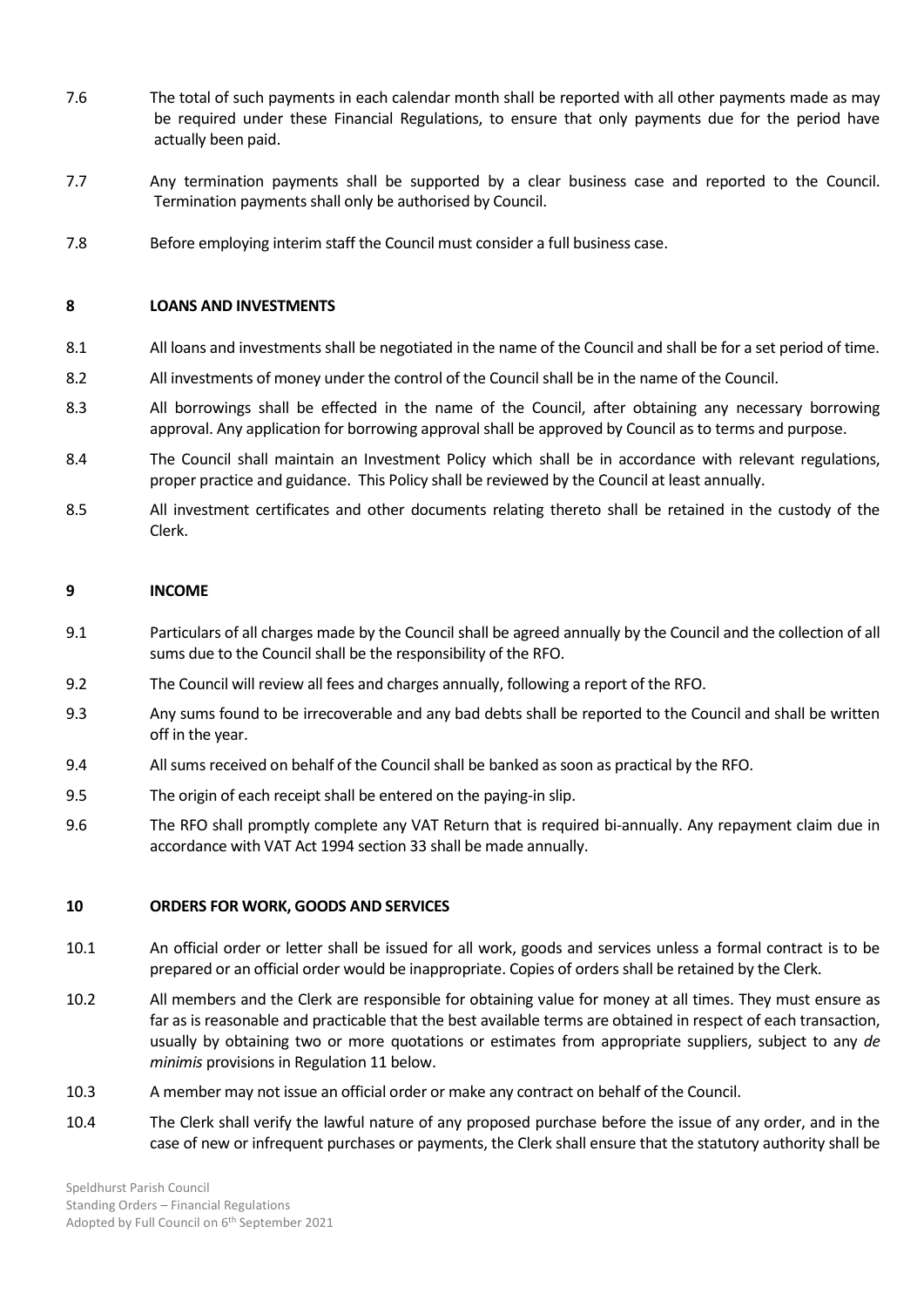reported to the meeting at which the order is approved so that the Minutes can record the power being used.

## **11 CONTRACTS**

- 11.1 Procedures as to contracts are laid down as follows:
	- Every contract shall comply with these financial regulations, and no exceptions shall be made otherwise than in an emergency provided that this regulation need not apply to contracts which relate to items (i) to (vi) below:
	- i. for the supply of gas, electricity, water, sewerage and telephone services;
	- ii. for specialist services such as are provided by solicitors, accountants, surveyors and planning consultants;
	- iii. for work to be executed or goods or materials to be supplied which consist of repairs to or parts for existing machinery or equipment or plant;
	- iv. for work to be executed or goods or materials to be supplied which constitute an extension of an existing contract by the council;
	- v. for additional audit work of the external auditor up to an estimated value of £500 (in excess of this sum the Clerk and RFO shall act after consultation with the Chairman and Vice Chairman of council); and
		- vi. for goods or materials proposed to be purchased which are proprietary articles and / or are only sold at a fixed price.
- 11.2 Only one quotation need be obtained for work not exceeding the sum of £2,500, unless members or the Clerk are not satisfied with the quotation (see 10.2 above).
- 11.3 Where work exceeds the sum of £2,500 in value for the supply of goods or materials or for the execution of works, but is under £10,000, every reasonable endeavour will be made to obtain three quotations.
- 11.4 Where the value of any intended contract exceeds £10,000 but is under £25,000, all reasonable endeavours will be made to obtain 3 quotations, but in the event of fewer than 3 quotations being available, the Clerk will place a notice of the work and give at least one week's public notice of such intention in the same manner as public notice of meetings of the Council is given.
- 11.5 For work exceeding £25,000 the Council will use the Contract Finder website and other light touch rules in the Public Contracts Regulations Act 2015 (the 2015 Regulations).
- 11.6 Work exceeding £181,302 is subject to other detailed and complex requirements in the 2015 Regulations.
- 11.7 The Council is not bound to accept the lowest tender, if there is an appropriate reason for not doing so.
- 11.8 The Public Contracts Regulations 2015/102 thresholds shall apply.

#### **12 PAYMENTS UNDER CONTRACTS FOR BUILDING OR OTHER CONSTRUCTION WORKS**

- 12.1 Payments on account of the contract sum shall be made within the time specified in the contract by the RFO upon authorised certificates of the architect or other consultants engaged to supervise the contract (subject to any percentage withholding as may be agreed in the particular contract).
- 12.2. Where contracts provide for payment by instalments the RFO shall maintain a record of all such payments. In any case where it is estimated that the total cost of work carried out under a contract,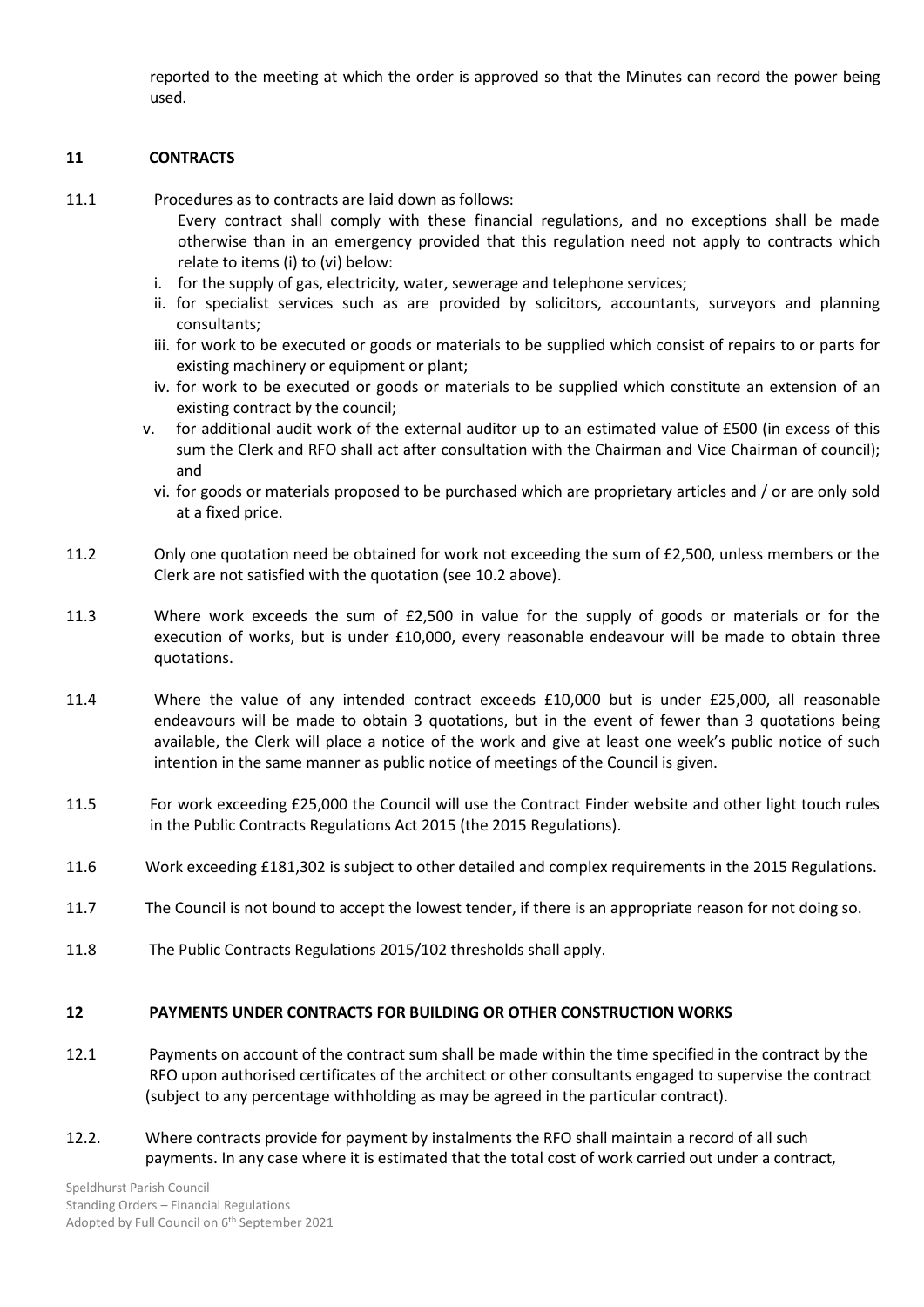excluding agreed variations, will exceed the contract sum by 5% or more a report shall be submitted to the Council.

12.3. Any variation to a contract, or addition to or omission from a contract, must be approved by the Council and notified by the Clerk to the contractor in writing, the Council being informed where the final cost is likely to exceed the financial provision.

## **13 STORES AND EQUIPMENT**

- 13.1 The Clerk shall be responsible for the care and custody of stores and equipment.
- 13.2 Delivery Notes shall be obtained in respect of all goods received into store or otherwise delivered and goods must be checked as to order and quality at the time delivery is made.
- 13.3 Stocks shall be kept at the minimum levels consistent with operational requirements.
- 13.4 The Clerk or Assistant Clerk shall be responsible for annual checks of all stocks and stores.

## **14 ASSETS, PROPERTIES AND ESTATES**

- 14.1 The Clerk shall make appropriate arrangements for the custody of all title deeds of properties owned by the Council only where not held electronically by the Land Registry. The Clerk shall ensure a record is maintained of all properties owned by the Council, recording the location, extent, plan, reference, purchase details, nature of the interest, tenancies granted, rents payable and purpose for which held in accordance with Accounts and Audit Regulations.
- 14.2 No property shall be sold, leased or otherwise disposed of without the authority of the Council, together with any other consents required by law, save where the estimated value of any one item of tangible movable property does not exceed £250.
- 14.3 No property (interests in land) shall be purchased or acquired without the authority of full council.
- 14.4 The RFO shall ensure that an appropriate and accurate Register of Assets and Investments is kept up to date.

#### **15 INSURANCE**

- 15.1 Following the annual risk assessment, the RFO shall effect all insurances and negotiate all claims on the Council's insurers.
- 15.2 The RFO shall give prompt notification to the Governance Committee of all new risks that require to be insured and of any alteration affecting existing insurances.
- 15.3 The Clerk shall be notified of any loss liability or damage or of any event likely to lead to a claim, and shall report these to Council at the next available meeting.
- 15.4 All appropriate members and employees of the Council shall be included in suitable fidelity guarantee insurance that shall cover the maximum risk exposure as determined by the Council.

#### **16 CHARITIES**

Where the council is sole managing trustee of a charitable body the RFO shall ensure that separate accounts are kept of the funds held on charitable trusts and separate financial reports made in such form as shall be appropriate, in accordance with Charity Law and legislation, or as determined by the Charity Commission. The Clerk shall arrange for any audit or independent examination as may be required by Charity Law or any Governing Document.